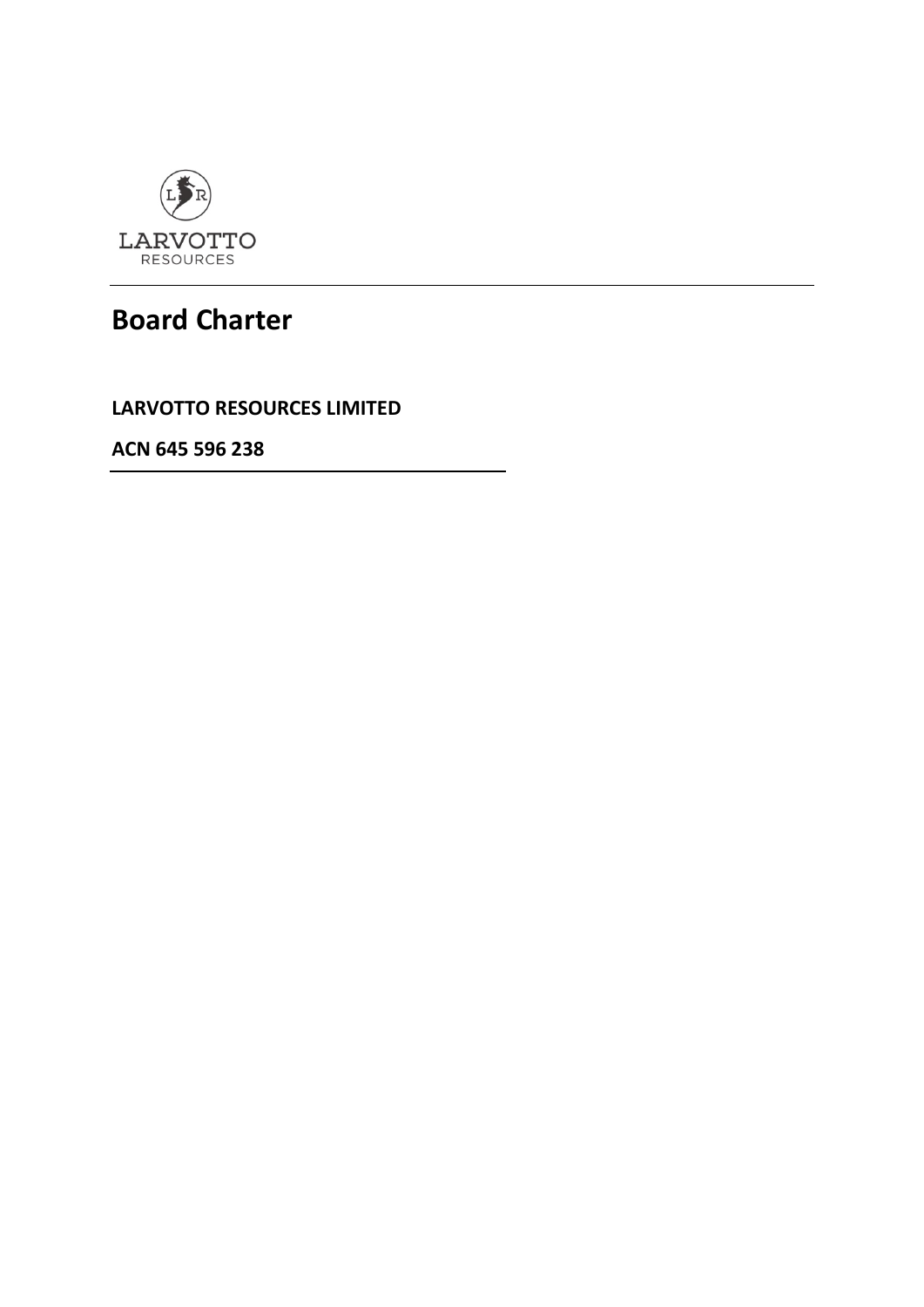# **1. Role of the Board**

The role of the Board is to provide overall strategic guidance and effective oversight of management. The Board derives its authority to act from the Company's Constitution.

# **2. The Board's Relationship with Management**

- (a) The Board shall delegate responsibility for the day-to-day operations and administration of the Company to the Chief Executive Officer/Managing Director.
- (b) Specific limits on the authority delegated to the Chief Executive Officer/Managing Director and the team of executives as appointed by the Company (**Executive Team**) must be set out in the delegated authorities approved by the Board.
- (c) The role of management is to support the Chief Executive Officer/Managing Director and implement the running of the general operations and financial business of the Company including instilling and reinforcing the Company's values, in accordance with the delegated authority of the Board.
- (d) In addition to formal reporting structures, members of the Board are encouraged to have direct communications with management and other employees within the Company and its subsidiaries (if any) (**Group**) to facilitate the effective carrying out of their duties as Directors.

# **3. Specific Responsibilities of the Board**

In addition to matters it is expressly required by law to approve, the Board has reserved the following matters to itself:

- (a) Driving the strategic direction of the Company and defining the Company's purpose, ensuring appropriate resources are available to meet objectives and monitoring management's performance.
- (b) Approving the Company's statement of values and Code of Conduct to ensure the desired culture within the Company is maintained and monitoring the implementation of such values and culture at all times.
- (c) Ensuring that an appropriate framework exists for relevant information to be reported by management to the Board.
- (d) When required, challenging management and holding it to account.
- (e) Appointment and replacement of the Chief Executive Officer/Managing Director, other senior executives and the Company Secretary and the determination of the terms and conditions of their employment including remuneration and termination.
- (f) Approving the Company's remuneration framework and ensuring it is aligned with the Company's purpose, values, strategic objectives and risk appetite.
- (g) Monitoring the timeliness and effectiveness of reporting to shareholders.
- (h) Reviewing and ratifying systems of audit, risk management (for both financial and non-financial risk) and internal compliance and control, codes of conduct and legal compliance to minimise the possibility of the Company operating beyond acceptable risk parameters.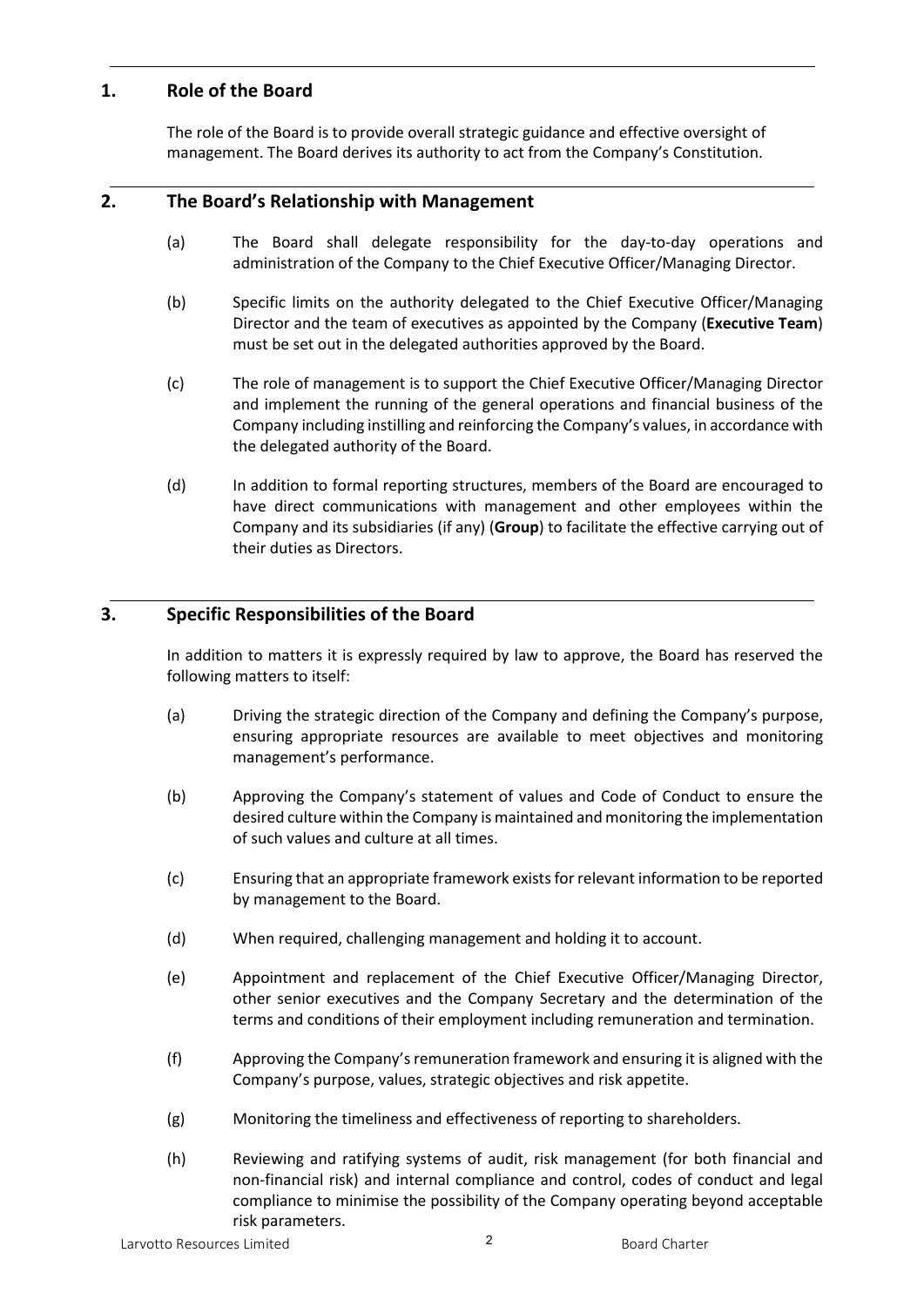- (i) Approving and monitoring the progress of major capital expenditure, capital management and significant acquisitions and divestitures.
- (j) Approving and monitoring the budget and the adequacy and integrity of financial and other reporting such that the financial performance of the Company has sufficient clarity to be actively monitored.
- (k) Approving the annual, half yearly and quarterly accounts.
- (l) Approving significant changes to the organisational structure.
- (m) Approving decisions affecting the Company's capital, including determining the Company's dividend policy and declaring dividends.
- (n) Recommending to shareholders the appointment of the external auditor as and when their appointment or re-appointment is required to be approved by them (in accordance with the *Corporation Act 2001* (Cth) and ASX Listing Rules if applicable).
- (o) Ensuring a high standard of corporate governance practice and regulatory compliance and promoting ethical and responsible decision making.
- (p) Procuring appropriate professional development opportunities for Directors to develop and maintain the skills and knowledge needed to perform their role as Directors effectively and to deal with new and emerging business and governance issues.

#### **4. Composition of the Board**

- (a) The Board should comprise Directors with a mix of qualifications, experience and expertise which will assist the Board in fulfilling its responsibilities, as well as assisting the Company in achieving growth and delivering value to shareholders.
- (b) In appointing new members to the Board, consideration must be given to the demonstrated ability and also future potential of the appointee to contribute to the ongoing effectiveness of the Board, to exercise sound business judgement, to commit the necessary time to fulfil the requirements of the role effectively and to contribute to the development of the strategic direction of the Company.
- (c) The composition of the Board is to be reviewed regularly against the Company's Board skills matrix prepared and maintained by the nominations committee to ensure the appropriate mix of skills and expertise is present to facilitate successful strategic direction and to deal with new and emerging business and governance issues.
- (d) Where practical, the majority of the Board should be comprised of non-executive Directors who can challenge management and hold them to account as well as represent the best interests of the Company and its shareholders as a whole rather than those of individual shareholders or interest groups. Where practical, at least 50% of the Board should be independent.
- (e) An independent Director is a director who is free of any interest, position or relationship that might influence, or reasonably be perceived to influence, in a material respect his or her capacity to bring an independent judgement to bear on issues before the Board and to act in the best interests of the Company as a whole rather than in the interests of an individual shareholder or other party.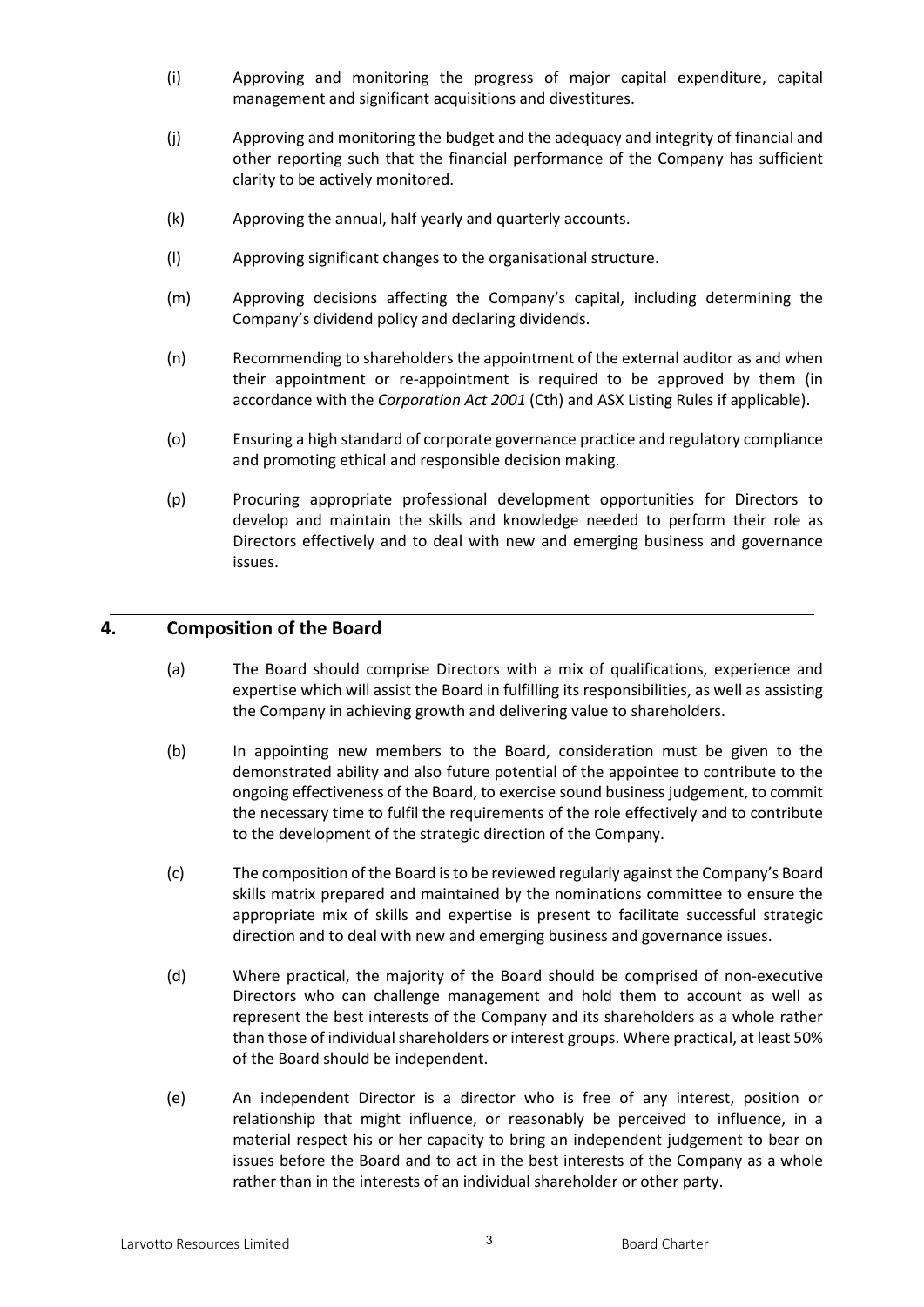- (f) In considering whether a Director is independent, the Board should consider the definition of what constitutes independence as detailed in Box 2.3 of the ASX Corporate Governance Council's *Corporate Governance Principles and Recommendations 4th Edition* as set out in Annexure A (**Independence Tests**).
- (g) Prior to the Board proposing re-election of non-executive Directors, their performance will be evaluated by the remuneration and nomination committee (or the Board in the absence of a remuneration and nomination committee), to ensure that they continue to contribute effectively to the Board.
- (h) The Company must disclose the length of service of each Director in, or in conjunction with, its annual report (**Annual Report**).
- (i) The Company must disclose the relevant qualifications and experience of each member of the Board in, or in conjunction with, its Annual Report.

## **5. Director Responsibilities**

- (a) Where a Director has an interest, position or relationship of the type described in the Independence Tests, but the Board is of the opinion that it does not compromise the independence of the Director, the Company must disclose the nature of the interest or relationship in question and an explanation of why the Board is of that opinion.
- (b) Directors must disclose their interests, positions or relationships. The independence of the Directors should be regularly assessed by the Board in light of the interests disclosed by them.
- (c) Directors are expected to bring their independent views and judgement to the Board and must declare immediately to the Board any potential or active conflicts of interest.
- (d) Directors must declare immediately to the Board, and the Board will determine whether to declare to the market, any loss of independence.
- (e) Directors are expected to maintain the skills required to discharge their duties and obligations to the Company and should undertake continuing professional development to the extent necessary.
- (f) No member of the Board (other than a Managing Director) may serve for more than three years or past the third annual general meeting following their appointment, whichever is the longer, without being re-elected by the shareholders.

# **6. The Role of the Chair**

- (a) The Chair of the Board is responsible for the leadership of the Board, ensuring it is effective, setting the agenda of the Board, conducting the Board meetings, ensuring then approving that an accurate record of the minutes of Board meetings is held by the Company and conducting the shareholder meetings.
- (b) Where practical, the Chair of the Board should be a non-executive Director. If a Chair of the Board ceases to be an independent Director then the Board will consider appointing a lead independent Director.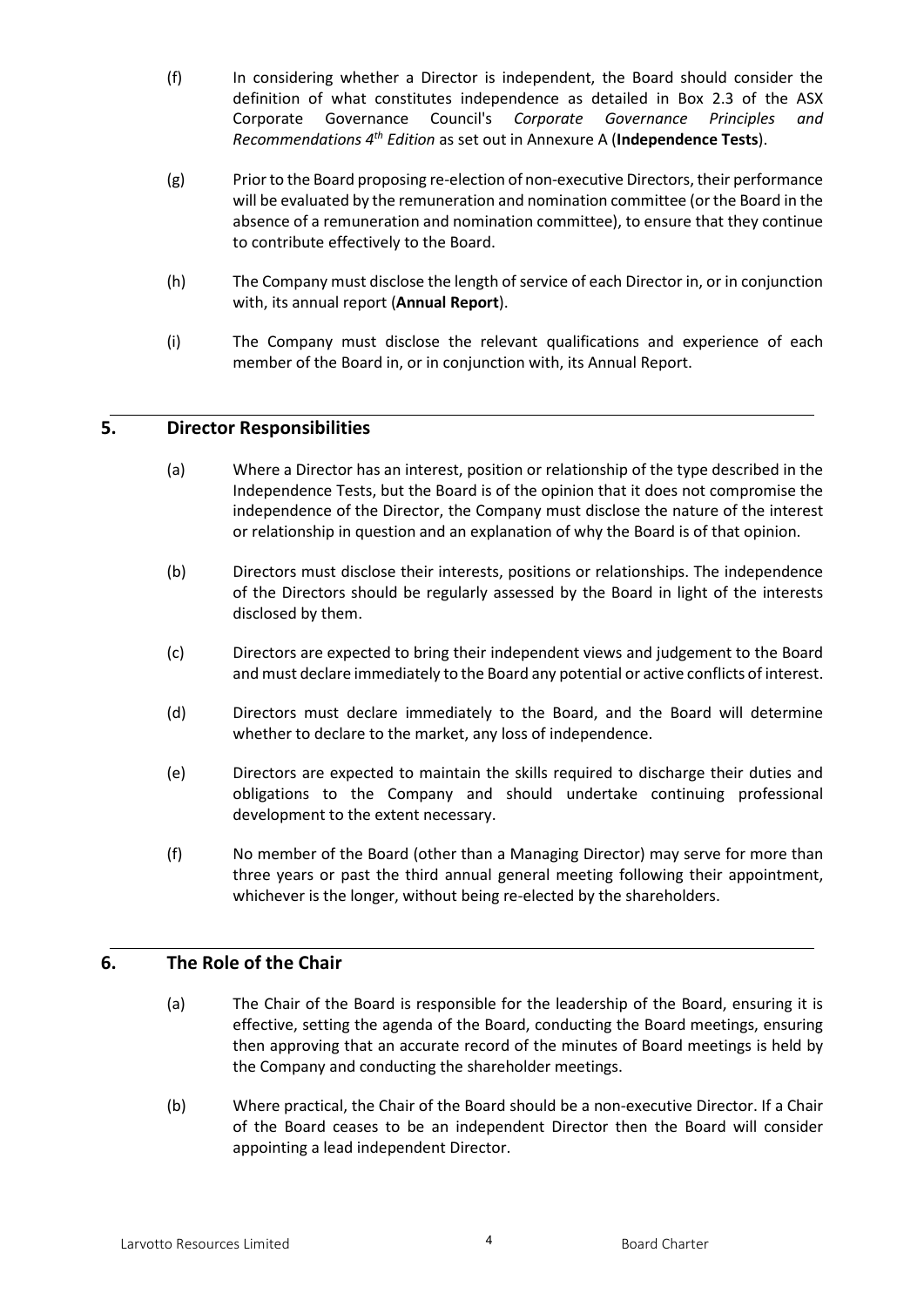- (c) Where practical, the Chief Executive Officer/Managing Director should not be the Chair of the Board of the Company during their term as Chief Executive Officer/Managing Director or in the future.
- (d) The Chair of the Board must be able to commit the time to discharge the role effectively.
- (e) The Chair of the Board should facilitate the effective contribution of all Directors and promote constructive and respectful relations between Board members and management.
- (f) In the event that the Chair of the Board is absent from a meeting of the Board then the Board shall appoint a Chair for that meeting in an acting capacity.

#### **7. Board Committees**

- (a) Once the Board is of a sufficient size and structure, reflecting that the Company's operations are of a sufficient magnitude, to assist the Board in fulfilling its duties, the Board must establish the following committees, each with written charters:
	- (i) audit and risk committee;
	- (ii) remuneration committee; and
	- (iii) nomination committee.
- (b) The charter of each committee must be approved by the Board and reviewed following any applicable regulatory changes.
- (c) The Board will ensure that the committees are sufficiently funded to enable them to fulfil their roles and discharge their responsibilities.
- (d) Members of committees are appointed by the Board. The Board may appoint additional Directors to committees or remove and replace members of committees by resolution.
- (e) The Company must disclose the members and Chair of each committee in, or in conjunction with, its Annual Report.
- (f) The minutes of each committee meeting shall be provided to the Board at the next occasion the Board meets following approval of the minutes of such committee meeting.
- (g) The Company must disclose in, or in conjunction with, its Annual Report, in relation to each reporting period relevant to a committee, the number of times each committee met throughout the period and the individual attendances of the members at those committee meetings.
- (h) Where the Board does not consider that the Company will benefit from a particular separate committee:
	- (i) the Board must carry out the duties that would ordinarily be assigned to that committee under the written terms of reference for that committee; and
	- (ii) the Company must disclose in, or in conjunction with, its Annual Report: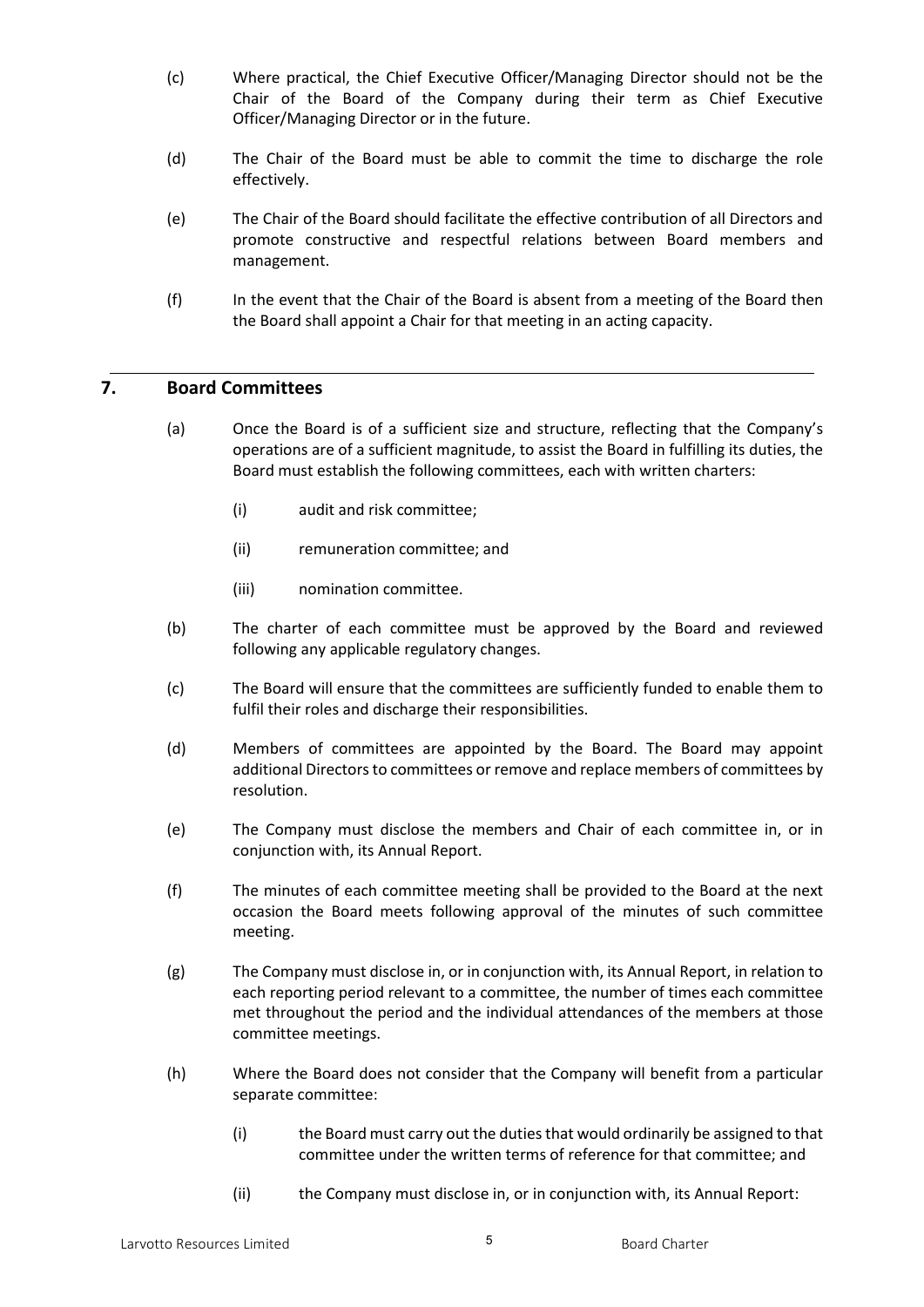- (A) the fact a committee has not been established; or
- (B) if an audit and risk committee has not been established, the processes the Board employs that independently verify and safeguard the integrity of its financial reporting, including the processes for the appointment and removal of the external auditor and the rotation of the audit engagement partner, and the process it employs for overseeing the Company's risk management framework.

#### **8. Board Meetings**

- (a) The Directors may determine the quorum necessary for the transaction of business at a meeting, however, until otherwise determined, there must be two Directors present at a meeting to constitute a quorum.
- (b) The Board will schedule formal Board meetings at least quarterly and hold additional meetings, including by telephone, as may be required.
- (c) Non-executive Directors may confer at scheduled times without management being present.
- (d) The minutes of each Board meeting shall be prepared by the Company Secretary, approved by the Chair of the Board and circulated to Directors after each meeting.
- (e) The Company Secretary shall ensure that the business at Board and committee meetings is accurately captured in the minutes.
- (f) The Company Secretary shall co-ordinate the timely completion and distribution of Board and committee papers for each meeting of the Board and any committee.
- (g) Minutes of meetings must be approved at the next Board meeting.
- (h) Further details regarding Board meetings are set out in the Company's Constitution.

#### **9. The Company Secretary**

- (a) When requested by the Board, the Company Secretary will facilitate the flow of information of the Board, between the Board and its committees and between senior executives and non-executive Directors.
- (b) The Company Secretary is accountable directly to the Board, through the Chair of the Board, on all matters to do with the proper functioning of the Board.
- (c) The Company Secretary is to facilitate the induction and professional development of Directors.
- (d) The Company Secretary is to facilitate and monitor the implementation of Board policies and procedures.
- (e) The Company Secretary is to provide advice to the Board on corporate governance matters, the application of the Company's Constitution, the ASX Listing Rules and applicable other laws.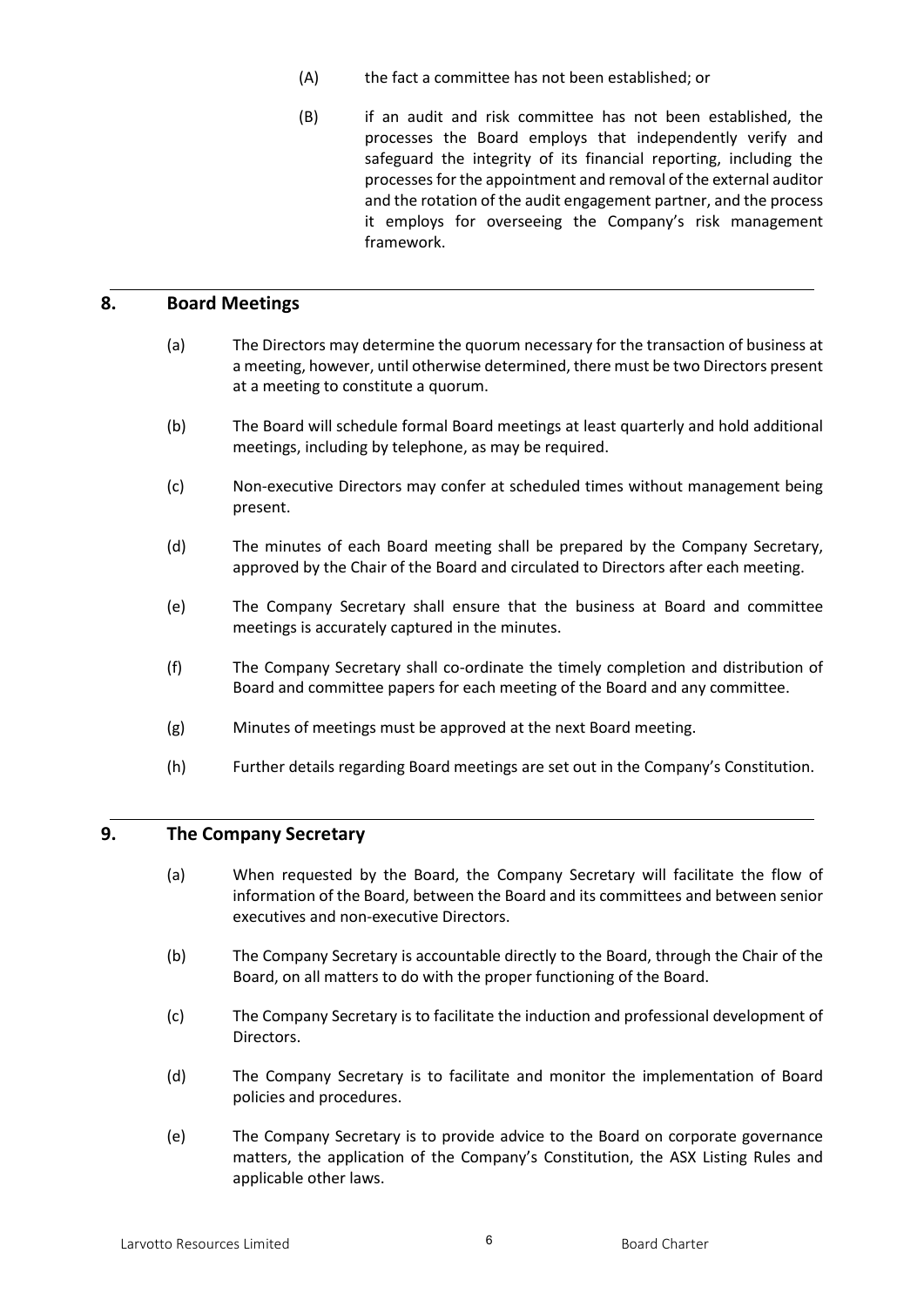- (f) All Directors have access to the advice and services provided by the Company Secretary.
- (g) The Board has the responsibility for the appointment and removal, by resolution, of the Company Secretary.

#### **10. Access to Advice**

- (a) All Directors have unrestricted access to Company records and information except where the Board determines that such access would be adverse to the Company's interests.
- (b) All Directors will receive briefings on material developments in industry related matters, laws, regulations and accounting standards relevant to the Company.
- (c) All Directors will be expected to attend periodic site visits scheduled and co-ordinated by management to aid their understanding of the business of the Company.
- (d) All Directors may consult management and employees as required to enable them to discharge their duties as Directors.
- (e) All new Directors will be offered induction training, tailored to their existing skills, knowledge and experience, to position them to discharge their responsibilities effectively and to add value. This will include:
	- (i) having interviews with key senior executives to gain an understanding of the Company's structure, business operations, history, culture and key risks, and conducting site visits of key operations;
	- (ii) training on legal duties and responsibilities as a Director under the key legislation governing the Company and the ASX Listing Rules (including ASX's continuous and periodic reporting requirements); and
	- (iii) training on accounting matters and on the responsibilities of Directors in relation to the Company's financial statements.
- (f) The Board, committees or individual Directors may seek independent external professional advice as considered necessary at the expense of the Company, subject to prior consultation with the Chair of the Board. A copy of any such advice received is made available to all members of the Board.

## **11. Foreign Directors**

In the event that a Director does not speak the language in which key corporate documents are written or Board or shareholder meetings are held, the Company will ensure that:

- (a) such documents are translated into the Director's native language; and
- (b) a translator is present at all Board and shareholder meetings.

In this case, "key corporate documents" includes the Company's Constitution, prospectuses, product disclosure statements, corporate reports and continuous disclosure announcements.